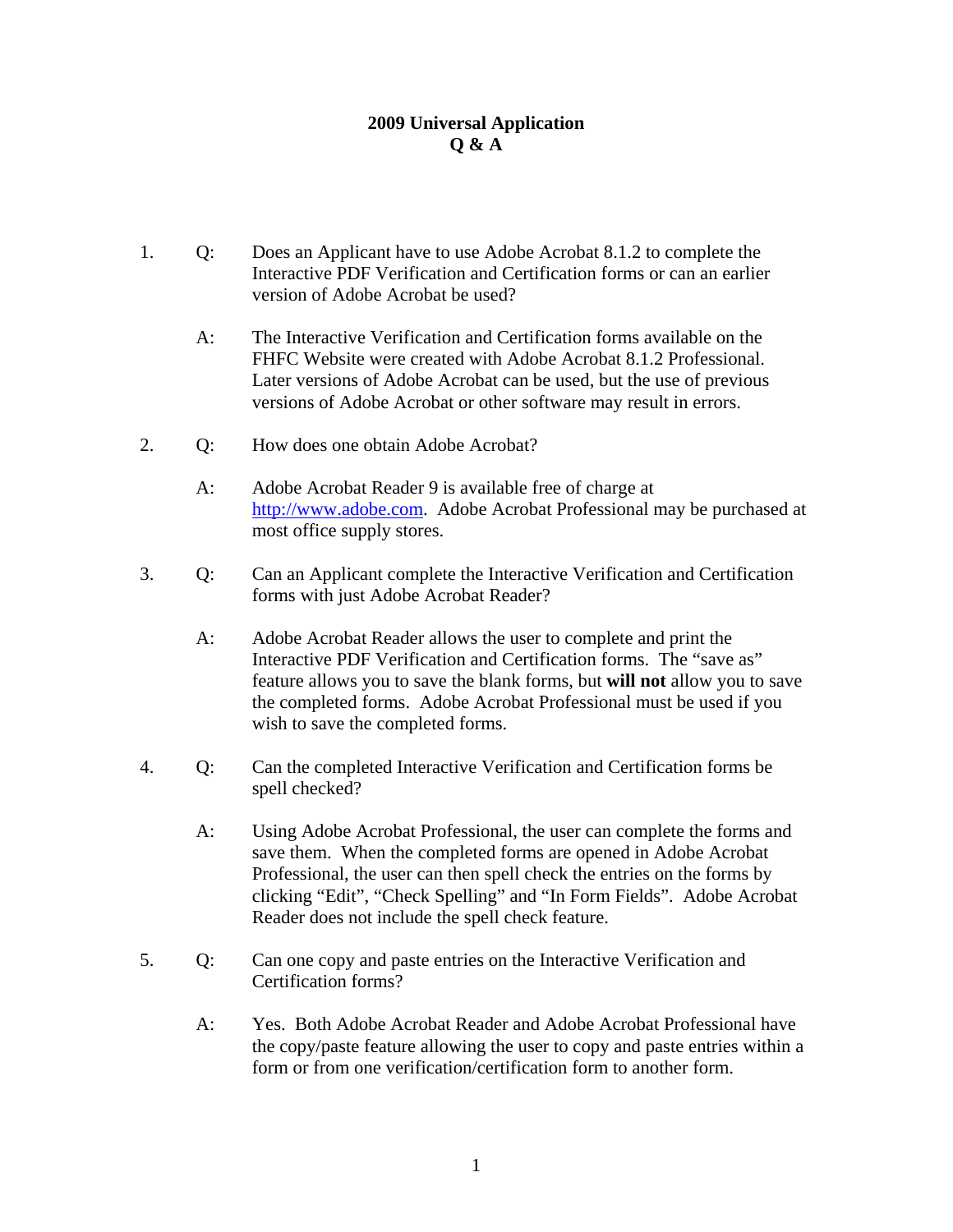- 6. Q: What happens if an error or revision is made to the information entered for the "Development Name" and/or "Development Location" on the Interactive Verification and Certification forms?
	- A: Using either Adobe Acrobat Reader or Adobe Acrobat Professional, once the user enters the "Development Name" and "Development Location", regardless of which one of the forms the information is entered on, this information automatically appears on all of the other forms that contain these fields. If an error/revision is made, the error/revision will appear on all of the forms. The only exception to this is the "Development Location" on the Surveyor Certification form. The Development Location on this form is not tied to the other forms because if the proposed Development consists of Scattered Sites, the only site that is required to be listed on the Surveyor Certification form is the site where the Tie-Breaker Measurement Point is located.
- 7. Q: Is it acceptable to Florida Housing for a third party verification or certification form to contain an asterisked explanation?
	- A: Yes. However, the explanation cannot change the meaning or intent of the verification or certification form.
- 8. Q: Who is an acceptable signatory for the verification and certification forms?
	- A: Each verification and certification form states the acceptable and/or unacceptable signatories at the bottom of the form.
- 9. Q: If multiple Applicants are requesting a Local Government contribution, but the Local Government wishes to only provide the contribution to the proposed Development that is successful in being awarded funding, can the Name of Development on the applicable Local Government Contributions form be left blank or denoted "unknown"?
	- A: No. To be eligible for points, the Local Government Contributions forms must be properly completed and Development specific.
- 10. Q: The Application instructions state that the "Applicant must be a legally formed entity [i.e., limited partnership, corporation, limited liability company, etc.] qualified to do business in the state of Florida as of the Application Deadline. Except for public housing authorities, the Applicant must include behind a tab labeled "Exhibit 3" a copy of the valid Certificate of Good Standing from the Florida Secretary of State." Until the annual report is filed in May, the Certificate will reflect an expiration date of the previous December. Is this sufficient to show good standing as of the Application Deadline?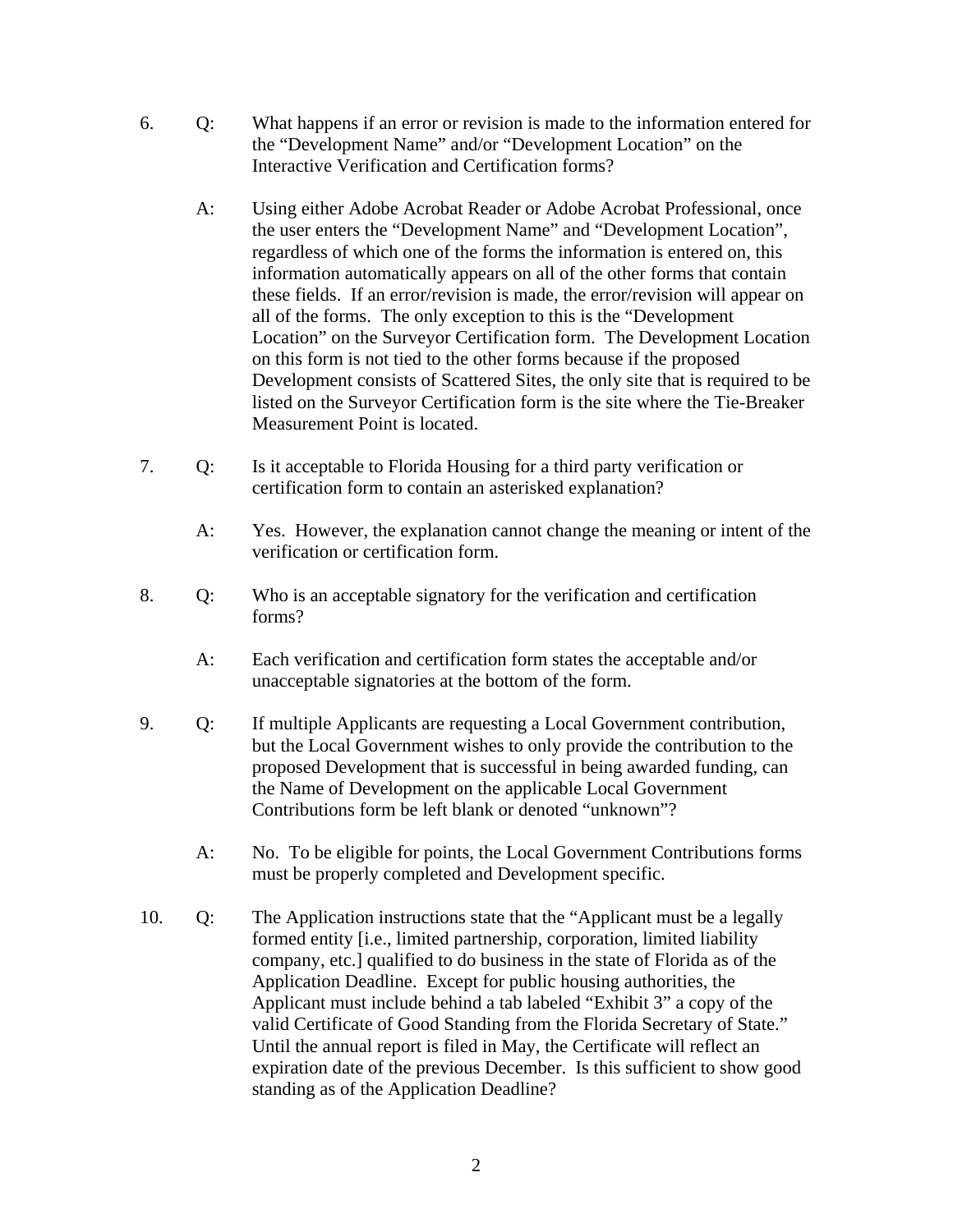- A: Florida Housing is aware of the May filing date for the annual report and will accept a Certificate of Good Standing for an entity formed prior to 1/1/09 that reflects an expiration date of 12/31/08, as well as a Certificate of Good Standing for an entity formed after 1/1/09 that reflects an expiration date of 12/31/09, as evidence of good standing. However, notwithstanding submission of such certification, good standing as of the Application Deadline may be verified by Florida Housing.
- 11. Q: A publicly traded corporation is required to furnish to the SEC as part of its annual Form 10-K report a list of the security ownership of certain beneficial owners and management. When the shareholders of a publicly traded corporation are required to be listed on Exhibit 9, will the listing of only those shareholders required to be reported by the corporation in its Form 10-K satisfy Florida Housing's requirement for purposes of Exhibit 9?
	- A: Yes.
- 12. Q: To count for Developer experience, must at least one of the Principals meet all of the experience requirements or can the experience of all Principals be combined to meet these requirements?
	- A: At least one of the Principals of the Developer entity must meet all of the Developer experience requirements stated at Part II.B.1. of the 2009 Universal Application Instructions.
- 13. Q: Can an Applicant request both Competitive HC and HOME funding and, if so, how much funding can be requested?
	- A: An Applicant may request Competitive HC and HOME funding provided the Applicant selects and qualifies for the Homeless Demographic Commitment at Part III.D. of the 2009 Universal Application. The HC and HOME funding request limits are set out in Part V.A.1. of the 2009 Universal Application Instructions.
- 14. Q: Will Florida Housing have a Homeless Special Set-Aside for the 2009 Universal Application Cycle?
	- A: No. However, there will be a new HC goal to fund a minimum of two (2) Developments that select and qualify for the Homeless Demographic Commitment at Part III.D. of the 2009 Universal Application.
- 15. Q: When Applications are competing for funding to meet the HC Homeless goal, will an Application requesting HC and HOME funding receive preference over an Application requesting HC only?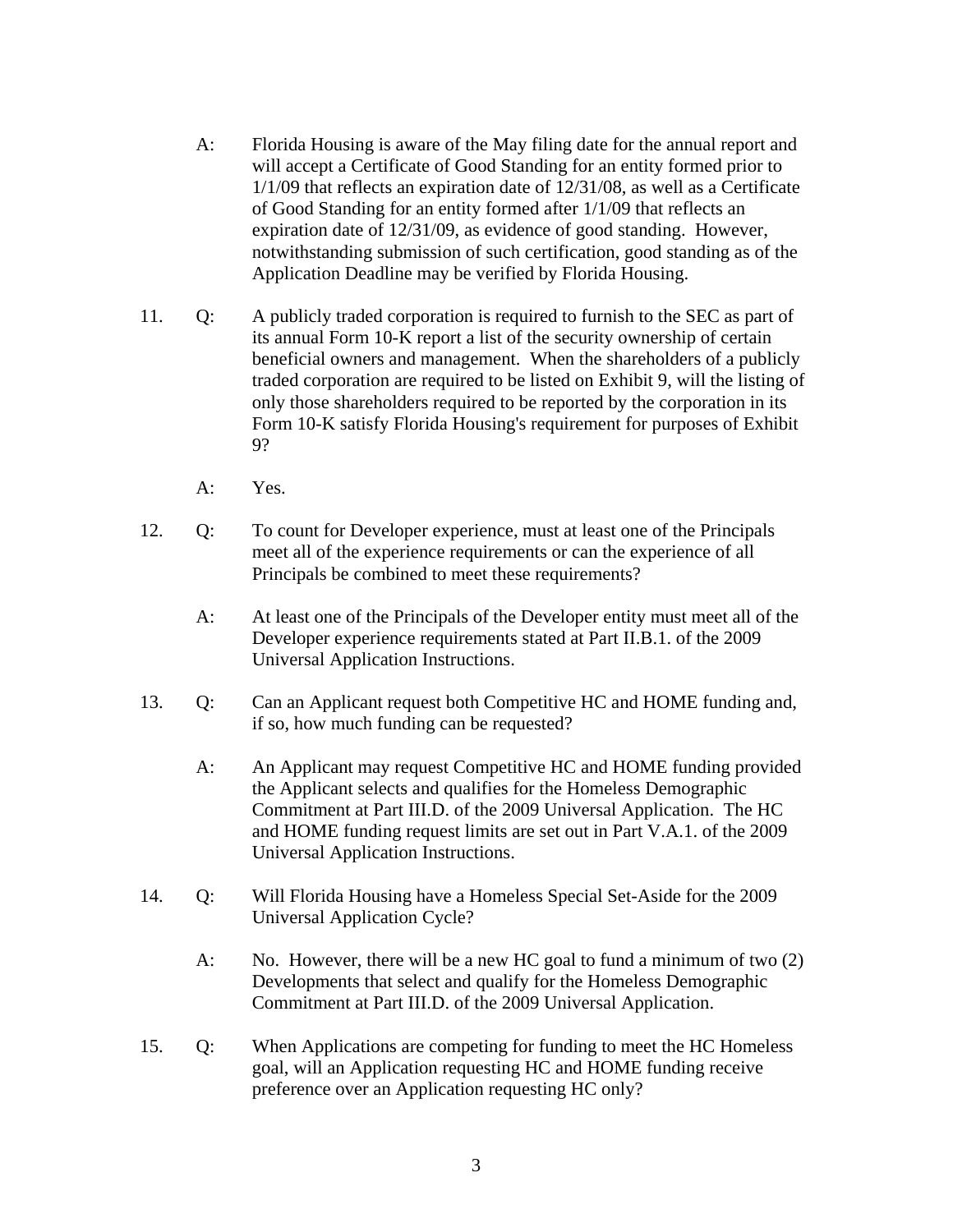- A: No Application will receive preference based on the type of funding requested.
- 16. Q: Will an Application requesting HC and HOME compete separately for the HC funding and the HOME funding?
	- A: No. An Application requesting HC and HOME that is selected to meet the HC Homeless goal will be tentatively award both the HC and HOME funding.
- 17. Q: If an Application requesting HC and HOME funding is not selected to meet the HC Homeless goal, is the Application still eligible for funding?
	- A: Once the HC Homeless goal has been met, Applications requesting Competitive HC and HOME funding will not be eligible to be selected for any funding except when necessary to meet the Competitive HC Non-Profit goal, as provided in the Competitive HC Goals section of the 2009 Universal Application Instructions.
- 18. Q: For MMRB Applications submitted through the Supplemental MMRB Application Cycle, may Applicants pay the Application fee and the TEFRA fee with one check or are separate checks required?
	- A: Florida Housing will accept payment of these fees in one check or separate checks.
- 19. Q: Can a proposed Development located in a medium county qualify as an Urban In-Fill Development?
	- A: A proposed Development located in a large or medium county can qualify as an Urban In-Fill Development provided the criteria stated in the 2009 Universal Application Package is met.
- 20. Q: Does an employee unit in a clubhouse constitute a residential building requiring 2 or more units for purposes of MMRB?
	- $A:$  No.
- 21. Q: What are the requirements to apply as a Non-Profit and pay the reduced Application fee?
	- A: An Applicant is eligible to pay the reduced Application fee as long as it applies and qualifies as a Non-Profit as defined in subsections 67- 48.002(83) and 67-21.002(67), F.A.C.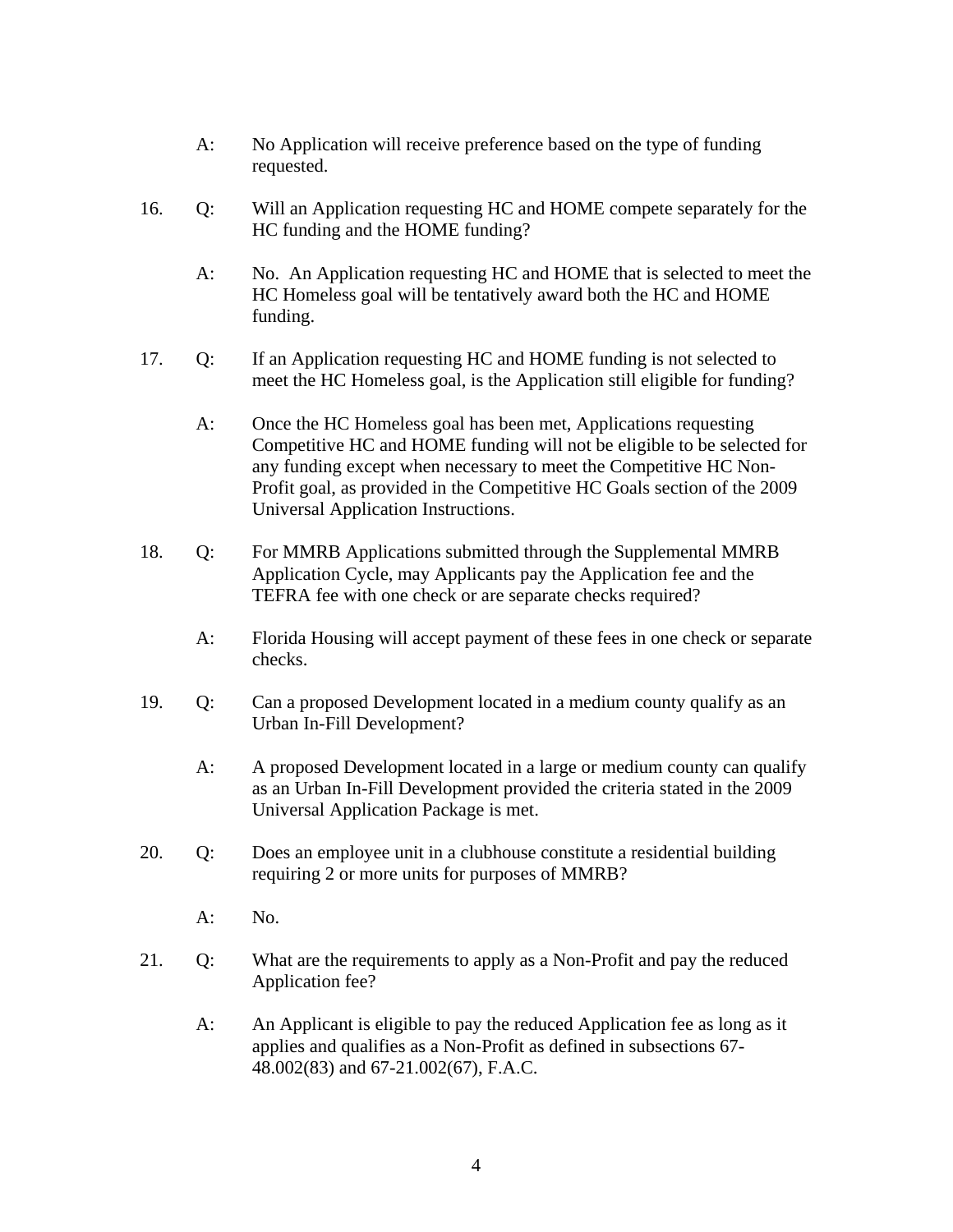- 22. Q: Although a Public Housing Authority does not meet the definition of Non-Profit as stated in subsections 67-48.002(83) and 67-21.002(67), F.A.C., can it apply as a Non-Profit for purposes of the Universal Application?
	- $A:$  No.
- 23. Q: In addition to meeting all of the threshold requirements, is there a minimum number of points an Applicant must achieve in the Universal Application to be eligible for funding?
	- A: As outlined in Item B.4. of the Ranking and Selection Criteria section of the 2009 Universal Application Instructions, an Applicant must achieve at least 64 points to be eligible to compete for funding in the 2009 Universal Application Cycle. The only exception to this minimum score is outlined in the Competitive HC Goals section of the instructions.
- 24. Q: For MMRB, does the requirement to have 2 or more units in each residential building apply to both New Construction and Rehabilitation developments?
	- A: Yes.
- 25. Q: If some of the funds being applied for will be used to pay down an existing mortgage on the property as well as to fund rehabilitation, should the Applicant select Acquisition and Rehabilitation or Rehabilitation under Development Category?
	- A: In accordance with Part III.A.3.a. of the 2009 Universal Application Instructions, the Applicant should select Acquisition and Rehabilitation.
- 26. Q: What is the meaning of "public housing" in Subsection 67-48.019(2), F.A.C.?
	- A: In accordance with 24 CFR Part 5, public housing means housing assisted under the 1937 Act, other than under Section 8. Public housing includes dwelling units in a mixed finance project that are assisted by a Public Housing Authority with capital or operating assistance.
- 27. Q: What Development Type should be selected for a 3-story building?
	- A: For purposes of the 2009 Universal Cycle Application, either "Garden Apartments" or "Other" could be selected as the Development Type for a 3-story building.
- 28. Q: How does one obtain tax-exempt bonds and the accompanying tax credits?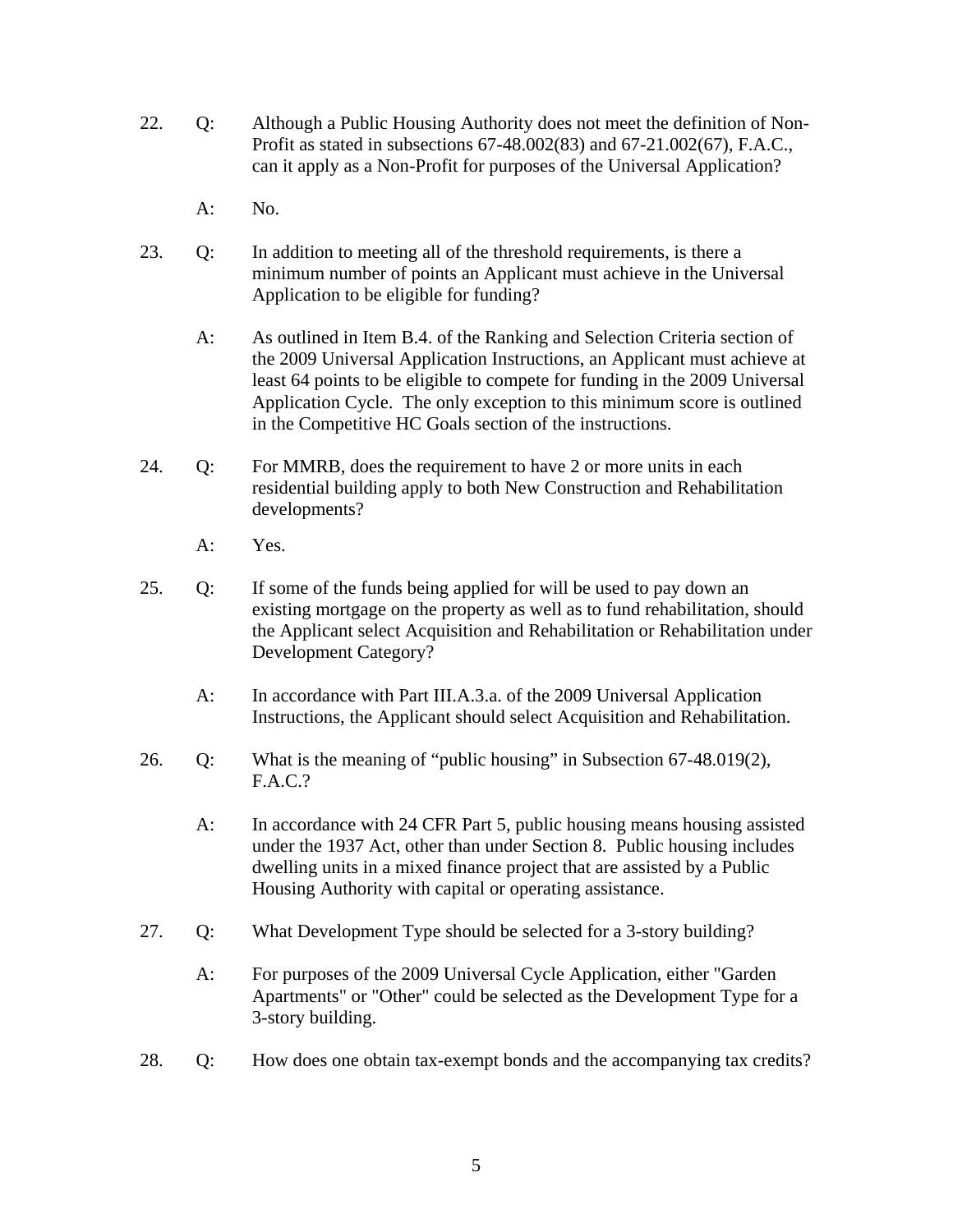- A: Applicants may request Tax-Exempt Multifamily Mortgage Revenue Bonds by applying to Florida Housing or applying directly to the Local Government. If applying to Florida Housing, an Applicant may request the bonds (MMRB) and non-competitive Housing Credits (4% tax credits) through the Supplemental MMRB Application Cycle outlined in the 2009 Universal Application Instructions.
- 29. Q: Must a feature/amenity be located on the Development site in order to receive points for that feature/amenity?
	- A: Yes.
- 30. Q: What qualifies a proposed Development as a Development with Scattered Sites and how does such a Development qualify for features and amenities points?
	- A: For MMRB and HC Applications to be eligible to apply as a Development with Scattered Sites, a part of the boundary of each parcel must be located within 1/2 mile of the site with the most units. And, to be eligible for features and amenity points, these Applicants must commit to locate each selected feature and amenity that is not unit-specific on each of the Scattered Sites, or no more than 1/16 mile from the site with the most units, or a combination of both. HC Applicants are cautioned that in accordance with Section 42, IRC, all residential buildings of a scattered site Development must be 100 percent affordable.
- 31. Q: On the verification/certification forms that require the "Development Location", if the proposed Development will consist of Scattered Sites should the Applicant include a separate verification/certification form for each of the Scattered Sites or include all of the site addresses on each verification/certification form?
	- A: If the Development will be comprised of Scattered Sites the Applicant must demonstrate that the required information is in place for each of the sites. This can be accomplished by (i) listing all of the site addresses on each verification/certification form, or (ii) providing a separate verification/certification form for each of the Scattered Sites, or (iii) attaching a list behind each of the verification/certification forms showing the address of each of the Scattered Sites.
- 32. Q: Under the definition of Scattered Sites, if a proposed Development consists of two parcels that are divided by a roadway would this constitute a Development consisting of Scattered Sites?
	- A: Yes.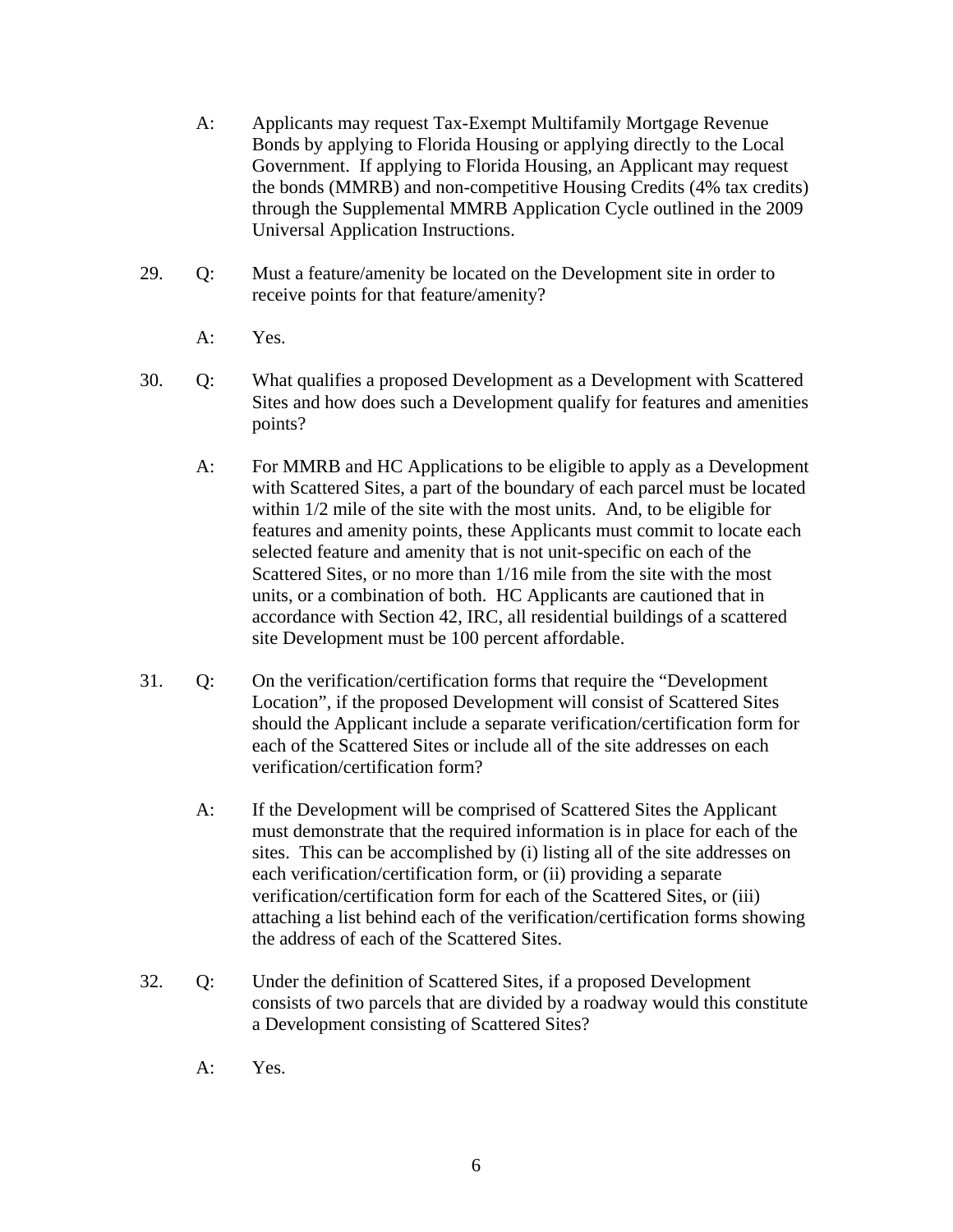- 33. Q: If an alley runs through the proposed Development site, would this constitute a Scattered Site?
	- A: Yes, if the alley constitutes a street or easement.
- 34. Q: If a Scattered Site Development consisting of two sites will have the same number of units on both sites, can the Tie-Breaker Measurement Point be placed on either site?
	- A: Yes.
- 35. Q: Is it necessary for the Applicant to provide in the Application a written reference for the Housing Credit Syndicator?
	- A: No. Although this requirement appears in the Housing Credit Syndicator definition in Rule 67-48.002, F.A.C., for the 2009 Universal Application Cycle Florida Housing will not require a written reference for the Housing Credit Syndicator.
- 36. Q: Under the Universal Application definition of public school, would a magnet school that is operated by a public school district be considered a public school?
	- A: In order to qualify as a public school under the definition stated in the 2009 Universal Application, the principal criterion for admission to the public elementary, middle, junior and/or high school is the geographic proximity to the school, including a charter school, except for a charter school that is not generally available to appropriately aged children in the radius area.
- 37. Q: How do you change the coordinates format in Street Atlas USA 2009 from degrees and minutes to degrees, minutes and seconds?
	- A: Click on the button at the top of the screen labeled "options" that has two boxes with check marks in them that are stacked on top of each other. Choose the display tab for the box that appears and then, under units, adjust the coordinates to degrees, minutes and seconds.
- 38. Q: The instructions and the Surveyor Certification form for the 2009 Universal Application say that the latitude and longitude coordinates must be stated in degrees, minutes and seconds truncated after one decimal place. Should rounding be done before truncating?
	- A: There is no rounding when truncating. For example, when truncating a coordinate of "3.19" after one decimal place, the resulting coordinate would be "3.1".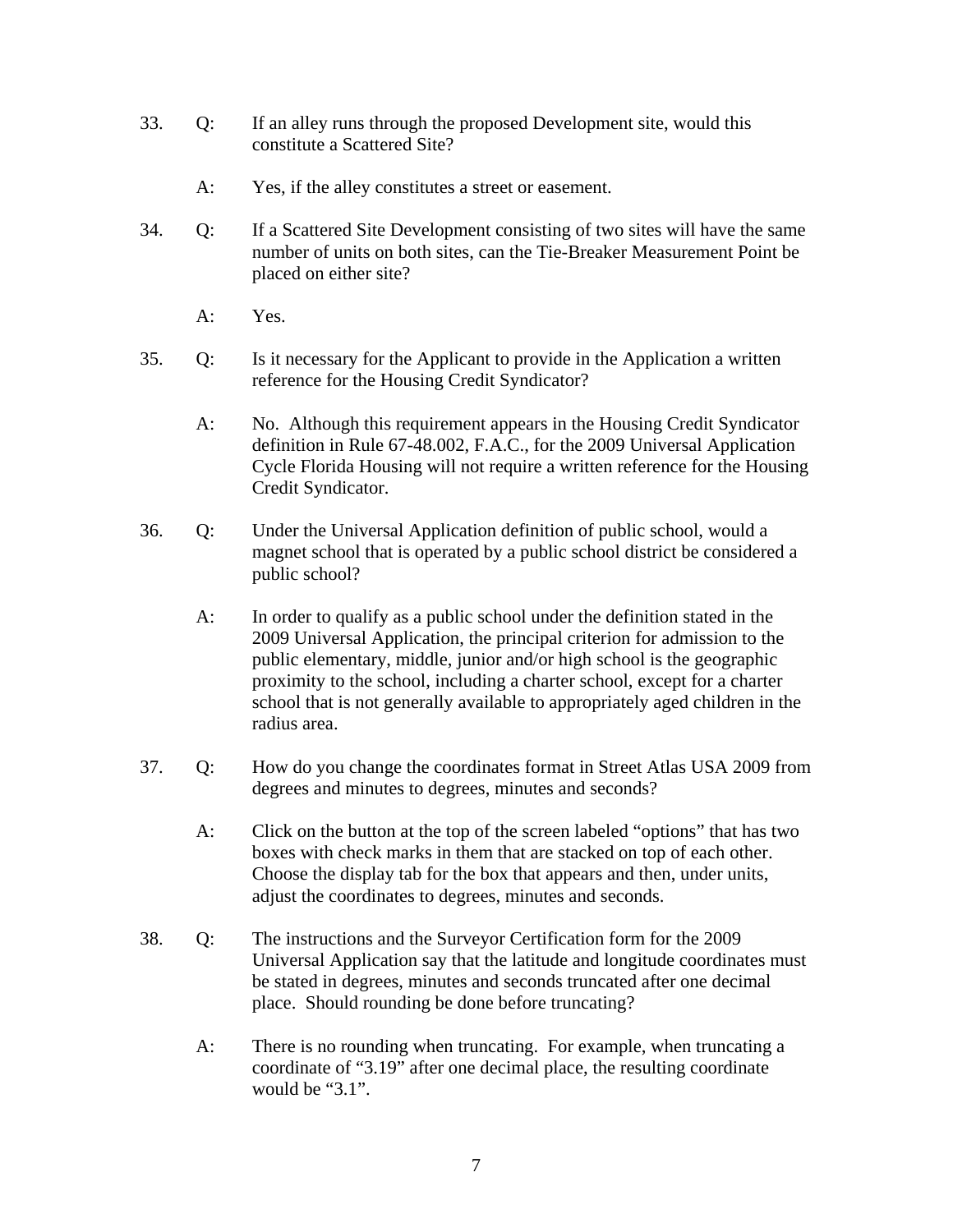- 39. Q: Will the 3-10-09 FHFC Development Proximity List be updated?
	- A: No.
- 40. Q: Part III.B.2. of the 2009 Universal Application Instructions lists the requirements that an Application must meet to be eligible for double points for Optional Features and Amenities. If an Application meets these requirements, would the points for the Energy Conservation Features, Part III.B.2.e. of the 2009 Universal Application, also be doubled?
	- A: Yes. However, if the Application qualifies for the automatic 2 points as a Rehabilitation Development, the automatic points will be added to the Part III.B.2.e. score only after the points are doubled.
- 41. Q: Does the doubling of points for 50 units or less in Part III.B.2., Construction Features and Amenities, include manager units?
	- A: The provision for the doubling of points discussed at Part III.B.2. of the 2009 Universal Application Instructions applies to a proposed Development that consists of 50 or fewer total units.
- 42. Q: Does the site plan or plat approval apply to both new construction and rehabilitation?
	- A: Yes.
- 43. Q: Can a private owner of a treatment plant facility sign the infrastructure availability verification forms for water and/or sewer capacity, package treatment or septic tank?
	- A: No. The forms must be signed by the permitting or licensing authority (local, state or federal) and may not be signed by the Applicant, by any related parties of the Applicant, or by any Principals or Financial Beneficiaries of the Applicant.
- 44. Q. Must a Phase II Environmental Site Assessment (ESA) be dated within 12 months of the Application Deadline?
	- A: No. However, if the Phase II ESA is not dated within 12 months of the Application Deadline for the current Application and the site's environmental condition has changed since the date of the original Phase II ESA, an update to the original Phase II ESA must have been prepared to demonstrate the condition of the site. The update to the Phase II ESA must be dated within 12 months of the Application Deadline for the current Application.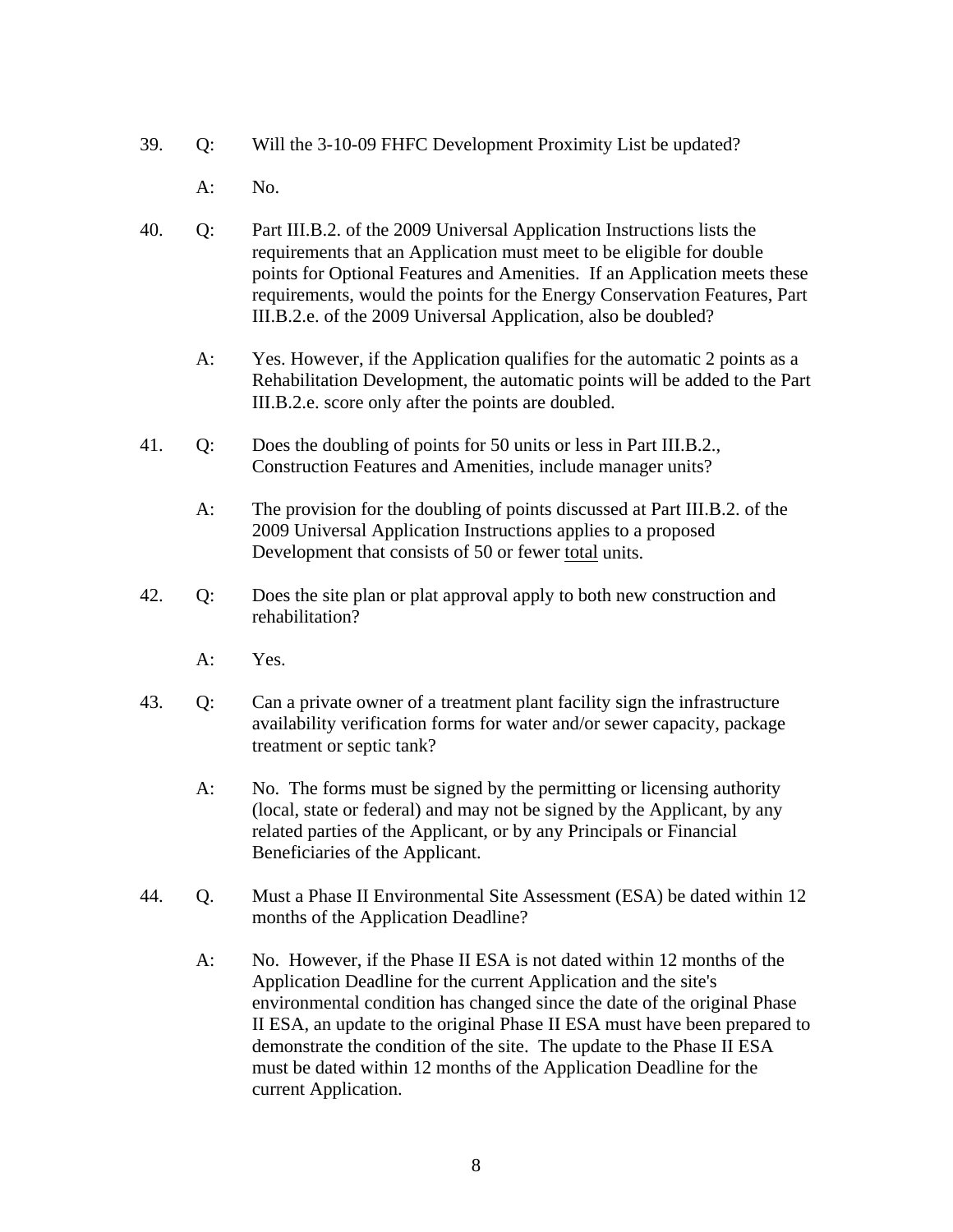- 45. Q: Since site plan/plat approval and zoning approval are threshold issues, when must these approvals be in place?
	- A: As stated at Part III.C.1. and 4. of the 2009 Universal Application Instructions, site plan/plat approval/review and zoning approval must be in place as of Application Deadline for the 2009 Universal Application Cycle. The applicable verification forms showing status of site plan approval/plat approval and evidence of appropriate zoning must be provided to Florida Housing no later than the date that signifies the end of the cure period outlined in Rules 67-48.004(6) and 67-21.003(6), F.A.C.
- 46. Q: Would a person employed by a livestock operation qualify under the Farmworker definition in Rule Chapters 67-21 and 67-48, F.A.C.?
	- A: Yes, as long as all other requirements of the Farmworker definition are met.
- 47. Q: If the actual number of units the Applicant will commit to set aside at, for example, 30 percent AMI, calculates to be 13.3334 percent, should the Applicant enter 13 percent or 13.3334 percent on the applicable set-aside breakdown chart at Part III.E.1.b.(3) of the 2009 Universal Application?
	- A: In accordance with the 2009 Universal Application Instructions, set-aside commitments should be stated as whole percentages.
- 48. Q: What set-aside questions in Part III.E. of the 2009 Universal Application should Applicants requesting Competitive HC and HOME funding complete?
	- A. Applicants requesting Competitive HC and HOME funding should complete the HC set-aside questions at Part III.E.1. of the 2009 Universal Application and also complete the HOME set-aside questions at Part III.E.2.a. of the 2009 Universal Application. Such Applicants are not required to complete the HOME set-aside questions at Part III.E.2.b. of the 2009 Universal Application.
- 49. Q: Do SHIP below market-rate loans and fee waivers count as HOME Match for the 2009 Universal Application?
	- A: Below market-rate loans count as HOME Match only if the repayments are being paid to a local account (participating jurisdiction's HOME account). Fee waivers count as HOME Match provided the fee is permanently waived.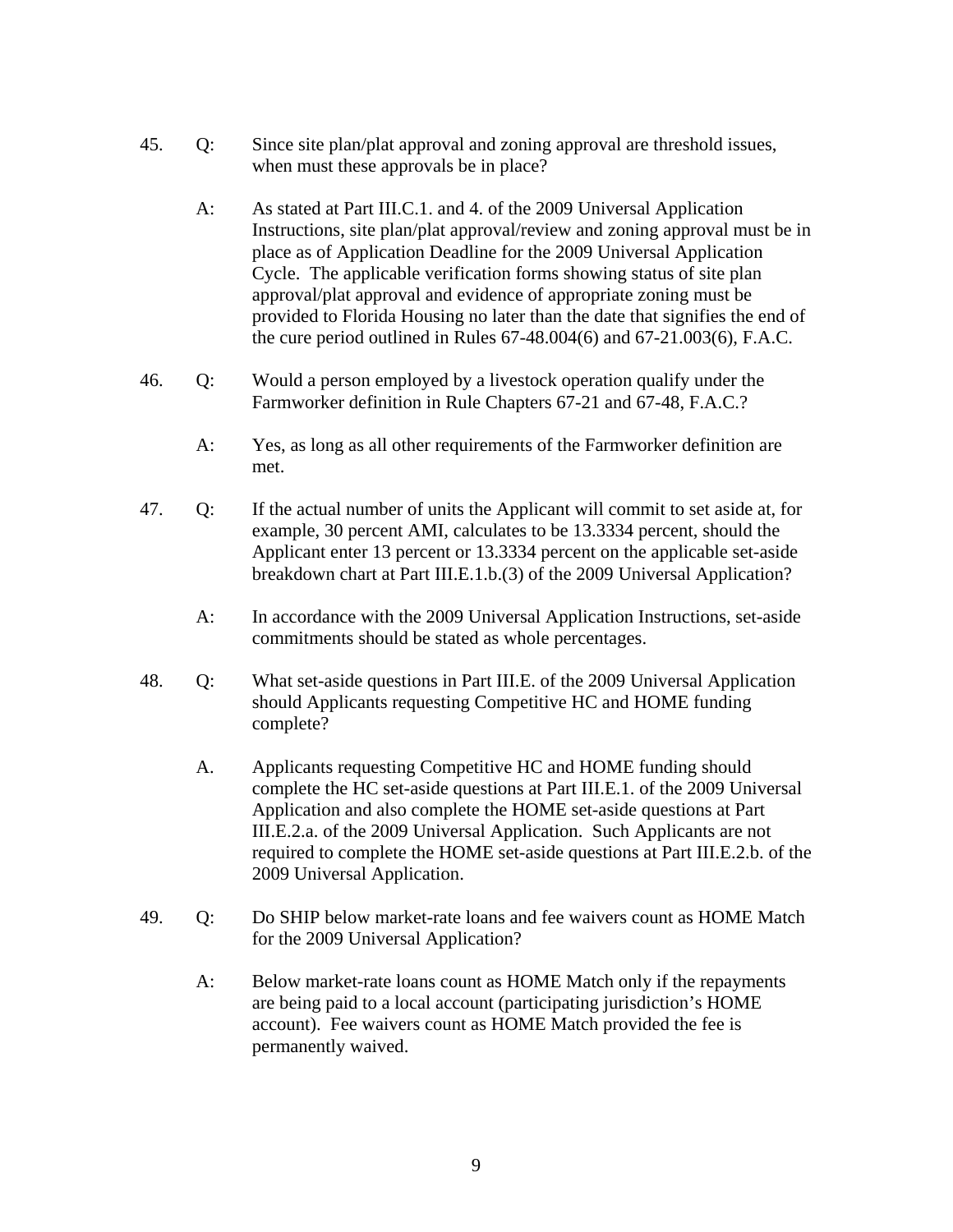- 50. Q: Who is eligible for the automatic 5 points for Local Government Contributions?
	- A: An automatic 5 points for Local Government Contributions will be awarded to any Application with Tax-Exempt Bonds as its primary financing, excluding 501(c) Bonds, Applications that reflect a Development Category of Rehabilitation or Acquisition and Rehabilitation at Part III.A.3. of the 2009 Universal Application, and Applications where the Applicant selected and qualified for the Homeless Demographic at Part III.D.3. of the 2009 Universal Application.
- 51. Q: What is the Local Government contribution value of a waived loan fee given at loan closing?
	- A: Assuming that the loan fee waiver qualifies as a Local Government contribution, the contribution value of this waived loan fee will be the amount of the fee that is waived. Applicants must show how the waived fee was calculated in order for the contribution to count. If the fee is a flat fee where no computations are done to determine the amount, a statement to that regard should be attached.
- 52. Q: A county has a provision to waive 25 percent of its school impact fees for only those rental developments that operate as affordable housing. Also, the county has a provision to waive an additional 75 percent of its school impact fees for those rental affordable Elderly developments that do not allow school-age children. Does the additional 75 percent count as a Local Government contribution?
	- A: No. Part IV.A. of the 2009 Universal Application Instructions states that a contribution must be given specifically because the Development will provide affordable housing. In the above example, the additional 75 percent that will be waived is because the Development will not allow school-age children, not strictly because it is affordable housing.
- 53. Q: If a proposed Development is to receive a Local Government loan with the terms that it will be forgiven if the Development remains affordable for 20 years, what would be the net present value of the loan?
	- A: The net present value of the loan would be the face value of the loan. Applicants should ensure that the forgiveness provisions are clearly spelled out on the "Local Government Verification of Contribution – Loan" form and include on a separate sheet of paper a statement such as "The net present value of the loan is (whatever the face value is) because the loan is forgiven."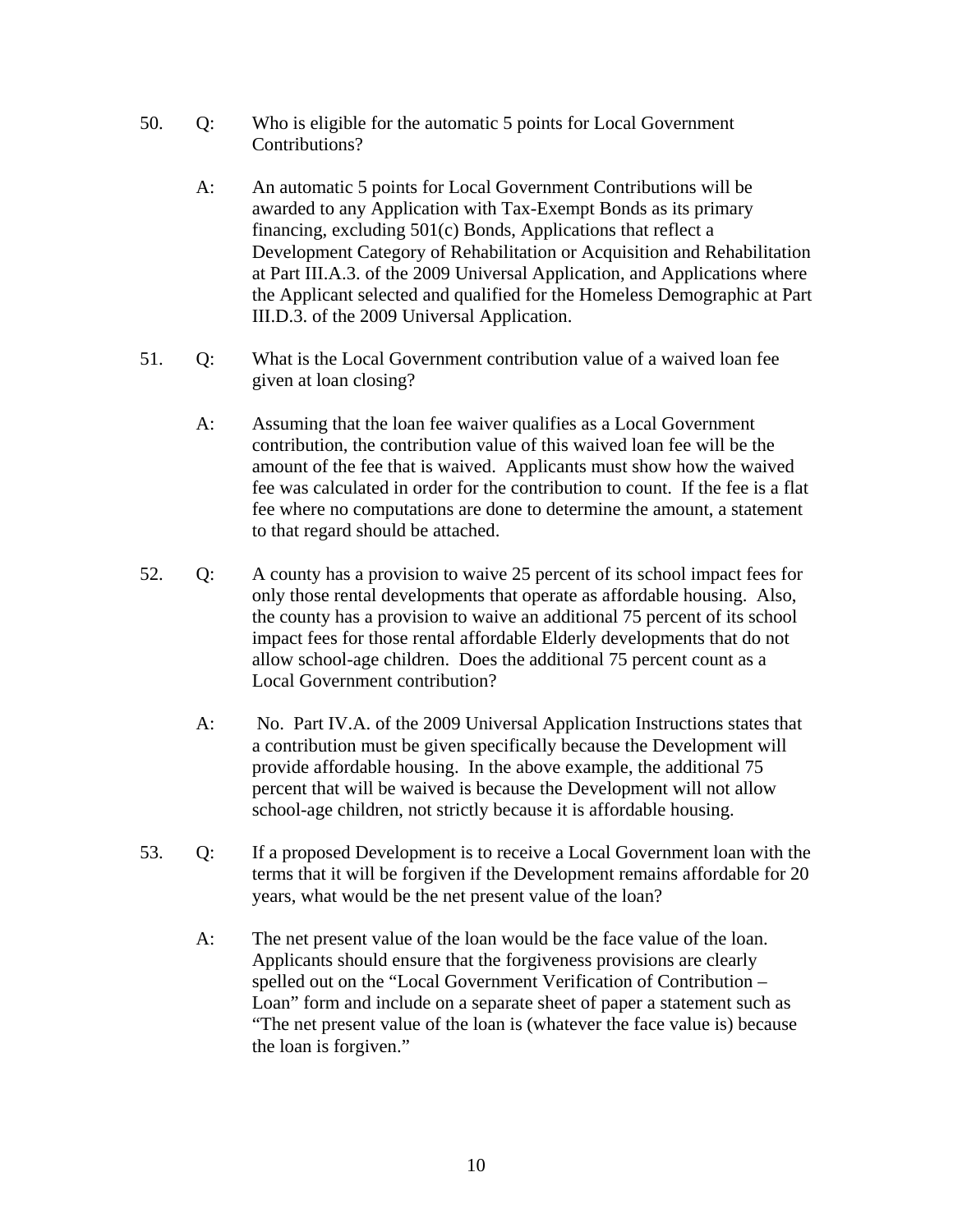- 54. Q: If the Local Government conveys a street, water/sewer lines, etc., all which have a value, could this serve as a Local Government contribution? And, if so, should the Local Government complete the Local Government Verification of Contribution - Grant form and state the value and indicate this is in lieu of a check?
	- A. Part IV.A. of the 2009 Universal Application Instructions states that "Local Government contributions that are not specifically made for the benefit of affordable housing but are instead of general benefit to the area in which the Development is located will NOT qualify as a contribution to the Development." In addition, the instructions state that "The only Local Government contributions that will count for the purpose of scoring are: Monetary grants, Loans with the exception of USDA RD funds, a oneyear or more deferral of a fee beyond the date that it is routinely due, and a waiver of fees." Moreover, the proposed 'contributions' in the question are all related to infrastructure availability, which is otherwise a threshold requirement of the Application. Therefore, the conveyance of a street, water/sewer lines, etc., cannot be considered a Local Government contribution.
- 55. Q: The examples at Part IV.A. of the 2009 Universal Application Instructions detailing how to calculate the contribution value of a Local Government low-interest loan only cover permanent loans. Can Applicants receive contribution credit for a low-interest construction loan?
	- A: Yes, as long as the interest rate on the construction loan is below the discount rate of 6.35 percent. Calculations of the contribution value of a low-interest loan must be attached in order for the contribution to count. Florida Housing will check the calculations and if the calculations are deemed incorrect, the value of the contribution will be adjusted to the correct value if pertinent to the Application's score.
- 56. Q: In the event the financing commitment, proposal or letter of intent is not from a regulated Financial Institution and the Applicant must provide evidence of ability to fund, to whom should the Applicant address the request for a Letter of Receipt and Acceptance?
	- A: The evidence and request should be directed to Edny Sanchez-Gammons, Florida Housing Finance Corporation, 227 North Bronough Street, Suite 5000, Tallahassee, FL 32301
- 57. Q: If the non-regulated Financial Institution an Applicant is borrowing funds from does not have audited financial statements dated within 17 months of the Application Deadline available by the Application Deadline, may an Applicant submit them during the cure period?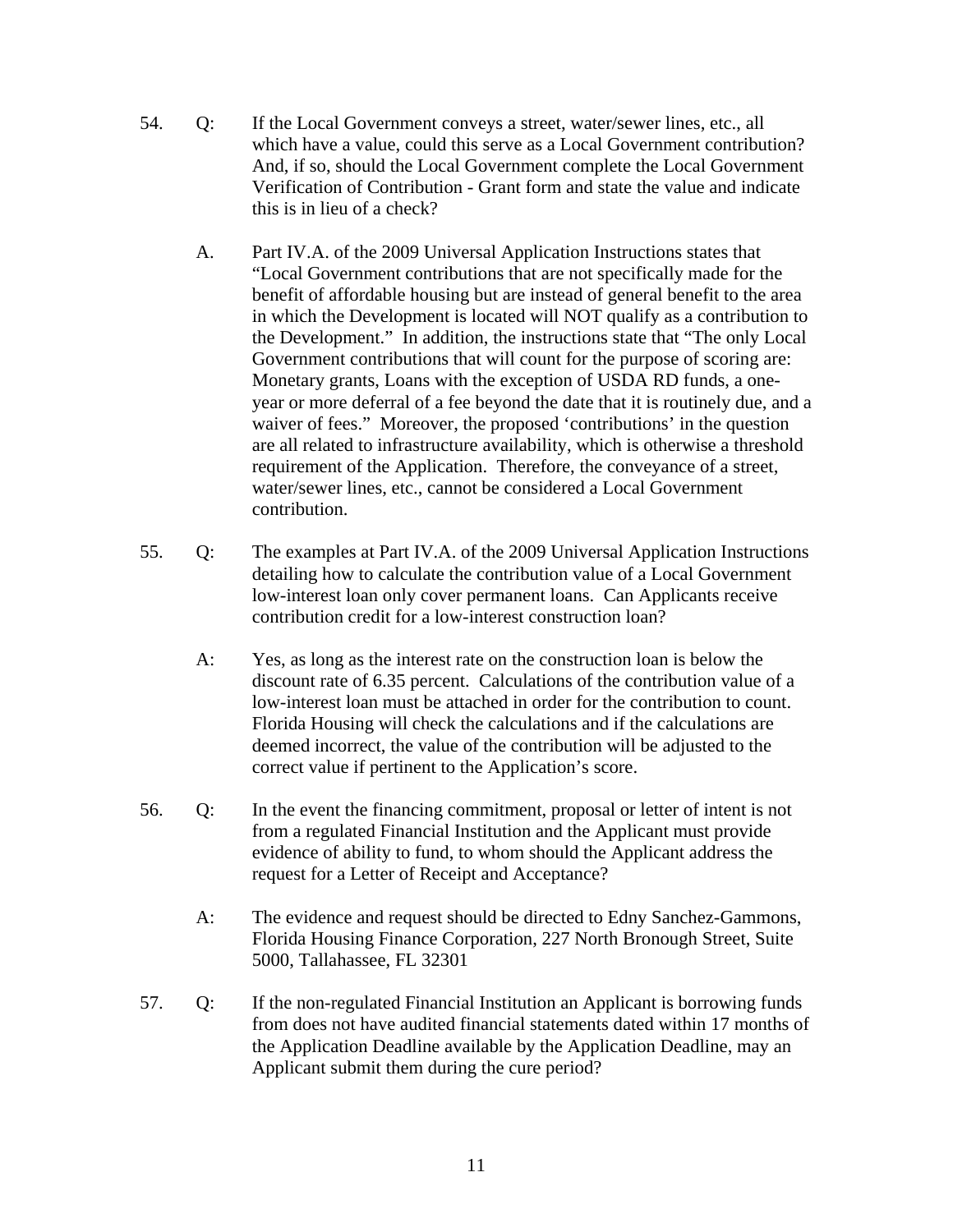- A: Yes.
- 58. Q: Should HC and MMRB Applicants show a compliance fee on the Development Cost Pro Forma?
	- A: Applications for Developments that have Florida Housing-issued MMRB financing will pay compliance fees on an annual basis during the affordability period of the Development. As such, FHFC would not expect these costs to be listed on the Development Cost Pro Forma. Applications for Competitive HC and Applications for non-competitive HC with locally-issued bonds should show estimated compliance fees on the Development Cost Pro Forma. Competitive HC Applicants must pay compliance fees for the entire affordability period at the time of Final Cost Certification and a one-year fee at time of Preliminary Allocation. Noncompetitive HC Applicants must pay compliance fees for the entire affordability period at the time of Final Cost Certification.
- 59. Q: Can an Applicant show excess financing sources on the Construction or Rehab Analysis and the Permanent Analysis?
	- A: Yes.
- 60. Q: In order for a closed limited partnership agreement or limited liability company operating agreement to be scored firm does the agreement have to state that at least 15 percent of the equity will be provided at or prior to the closing of construction financing?
	- $A:$  No.
- 61. Q. When applying for the MMRB Program, should an Applicant provide credit enhancement commitments for both the construction and permanent periods?
	- A: If the credit enhancement commitment for the permanent period does not also cover the construction period, then the Applicant will need to provide a separate credit enhancement commitment for the construction period.
- 62. Q: Does a subsidiary of a regulated financial institution need to submit financials to FHFC?
	- A: Part V.D. of the 2009 Universal Application Instructions describes what is required when a debt commitment, proposal or letter of intent is not from a regulated Financial Institution and also sets out the requirements of a bridge loan as it relates to an equity commitment, proposal or letter of intent.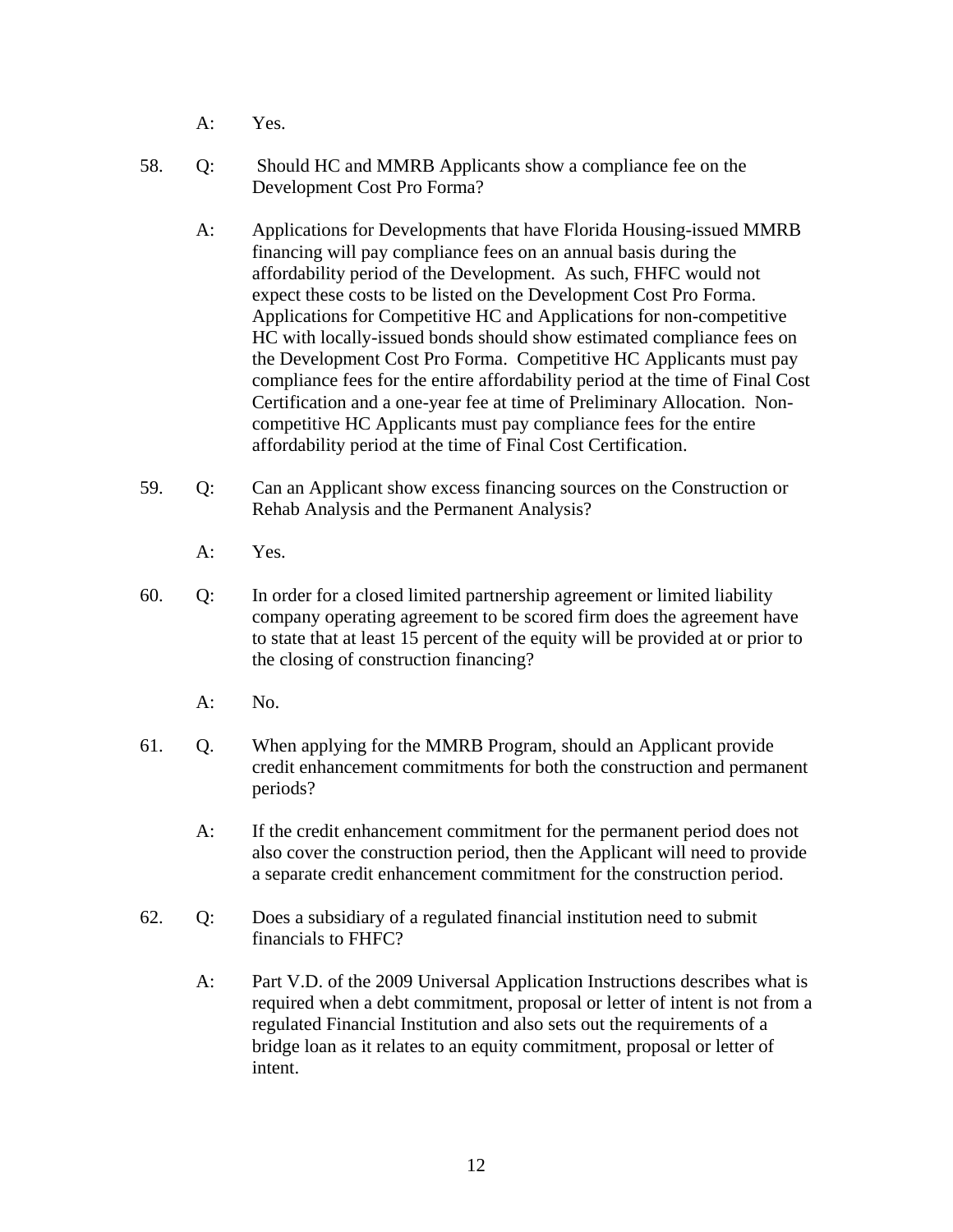- 63. Q: Do those purchasing Housing Credits have to provide evidence of ability to fund, such as audited financial statements, in order for the commitment, proposal or letter of intent to meet threshold?
	- A: Part V.D. of the 2009 Universal Application Instructions states the threshold requirements for firm commitments, proposals and letters of intent.
- 64. Q: Can the HC syndicator be replaced after the Application Deadline?
	- A: Yes, provided the new syndicator furnishes a commitment, proposal or letter of intent that meets the 2009 Universal Application threshold requirements for an equity commitment.
- 65. Q: If there is a financing shortfall during construction or rehabilitation, must the shortfall be filled and how should it be documented?
	- A: Sources must equal or exceed uses, as indicated at Item 14, Threshold Requirements, of the 2009 Universal Application Instructions. The acceptable documentation is outlined in Part V. of the 2009 Universal Application Instructions.
- 66. Q: Subsection 67-48.0072(19), F.A.C., states, "Contingency reserves which total no more than 5 percent of hard and soft costs for new construction ... may be included within the Total Development Cost for Application and underwriting purposes." Does this mean that the hard cost contingency cannot exceed 5 percent of the hard cost total (Actual Construction Cost) and the soft cost contingency cannot exceed 5 percent of the soft costs (Total General Development Cost) or does this mean that the total of hard and soft contingency cannot exceed a total of 5 percent of the Total Development Costs?
	- A: Note (5) on the Development Cost Pro Forma states "For purposes of the Development Cost calculation in this Application, the only reserves allowed are contingency reserves for rehabilitation and construction, which amount cannot exceed 5 percent for New Construction and 15 percent for Rehabilitation as stated in Rule Chapters 67-21 and 67-48, F.A.C." Rather than listing hard and soft cost contingencies separately on the Pro Forma, the total of both hard and soft cost contingency reserves should be listed at Line A4. and such total amount cannot exceed 5 percent or 15 percent, as applicable.
- 67. Q: What documentation is required for a Housing Credit Syndication/Equity commitment, proposal or letter of intent and for a commitment to place the bonds?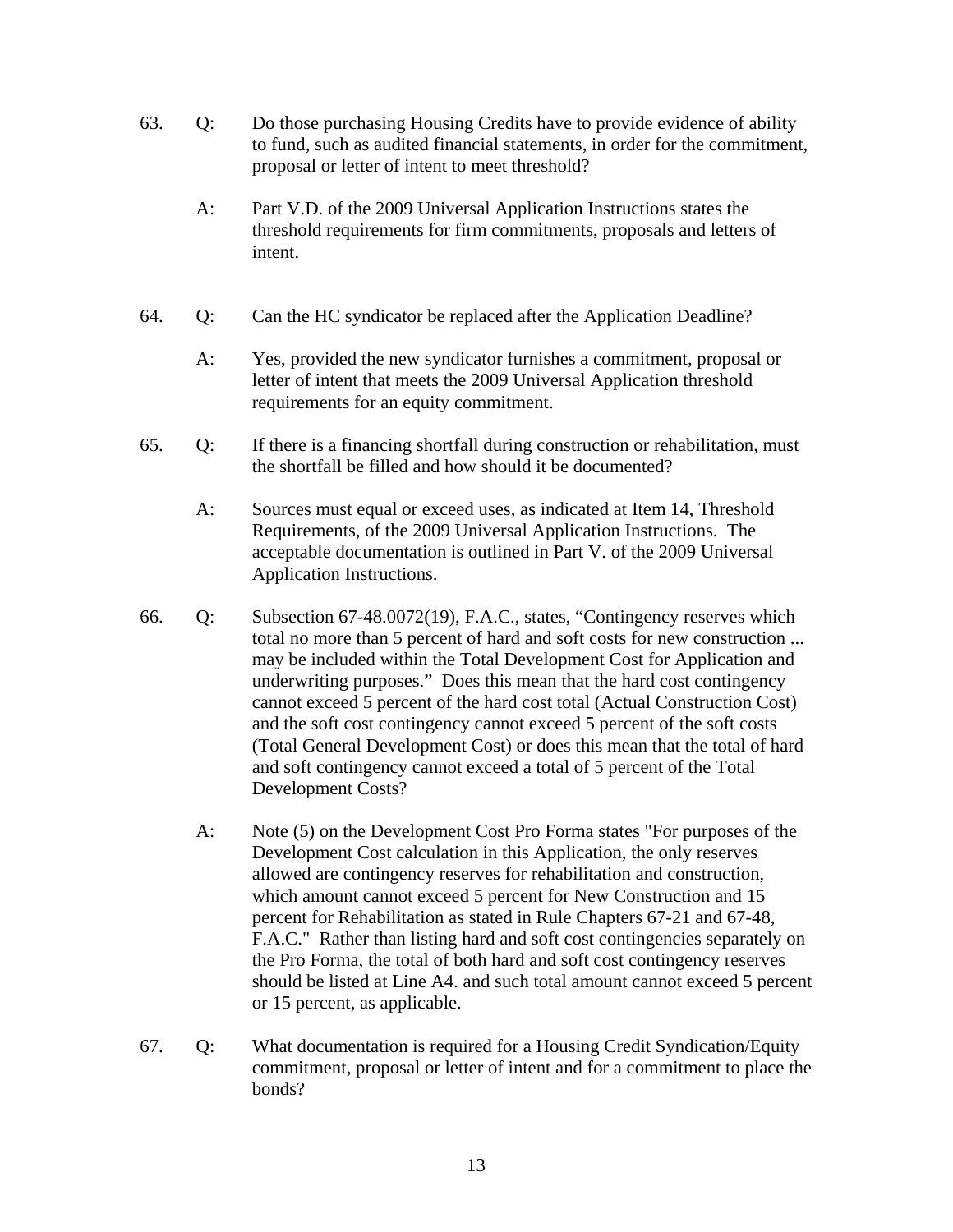- A: The requirements for MMRB Applicants and Non-Corporation Funding Commitments are outlined in Part V.C. and D. of the 2009 Universal Application Instructions.
- 68. Q: There may be additional costs associated with the proposed Development for which there is no apparent place on the pro forma, such as cost of issuance, bond pay down reserves and other reserves. Must these be stated in the Application and, if so, where does one reflect them?
	- A: Bond pay down reserves and reserves other than contingency reserves cannot be included on the Pro Forma. Item No. (5) of the Notes section of the Development Cost Pro Forma states "For purposes of the Development Cost calculation in this Application, the only reserves allowed are contingency reserves for rehabilitation and construction, which amounts cannot exceed 5 percent for New Construction and 15 percent for Rehabilitation/Substantial Rehabilitation, as stated in Rule Chapters 67-21 and 67-48, F.A.C." If there are other costs and reserves associated with the proposed Development that cannot be included on the Pro Forma, but which the Applicant wishes to state in the Application, such other costs and reserves may be listed in the Addenda at the end of the 2009 Universal Application.

 Costs of Issuance (COI) includes various different expenses. As the Pro Forma does not have a specific line item for COI, the Applicant should (i) break out the various expenses that make up the total COI and include them on the Pro Forma and/or (ii) list the COI on the Pro Forma at "\*Other" under General Development Costs.

- 69. Q: For leveraging purposes, if a high rise development will receive an adjustment factor of .63, assuming it meets certain criteria and 50% of the units are new construction, will the same hold true for a mid-rise development in order to receive the .785 adjustment factor?
	- A: Yes, provided the proposed Development meets all of the requirements listed in Item B.3.a. of the 2009 Universal Application Instructions.
- 70. Q: Where can an Applicant find a detailed description of the program requirements and loan terms?
	- A: The program requirements for the HOME-Rental program and the Housing Credit program (Competitive and non-competitive) are outlined in Rule Chapter 67-48, F.A.C. The 2009 Qualified Allocation Plan also sets out Housing Credit provisions. The program requirements for the MMRB program are outlined in Rule Chapter 67-21, F.A.C. These documents are available on the Florida Housing website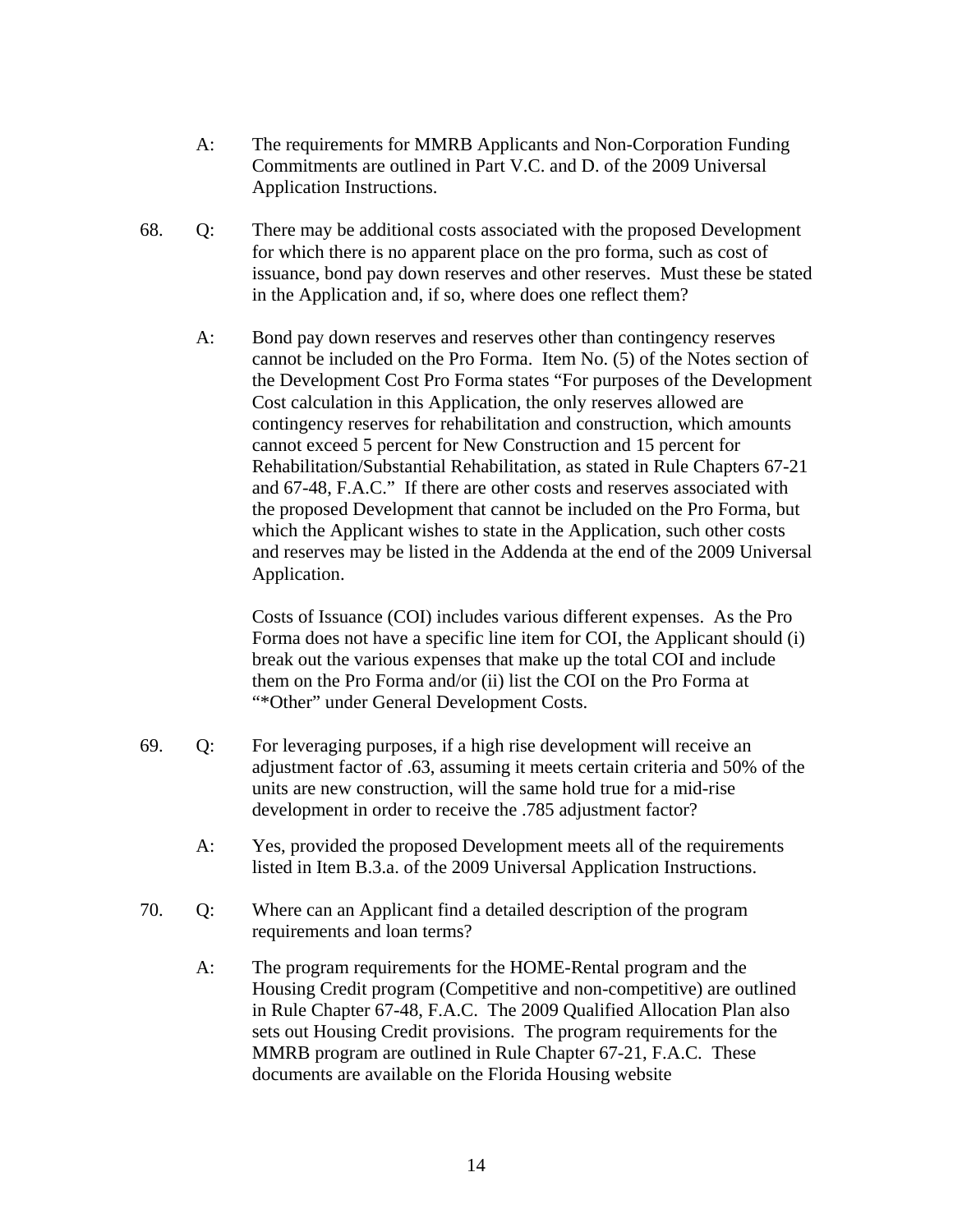http://www.floridahousing.org/Home/Developers/Funding/2009UnivApp/I nstructionsAndApplication.htm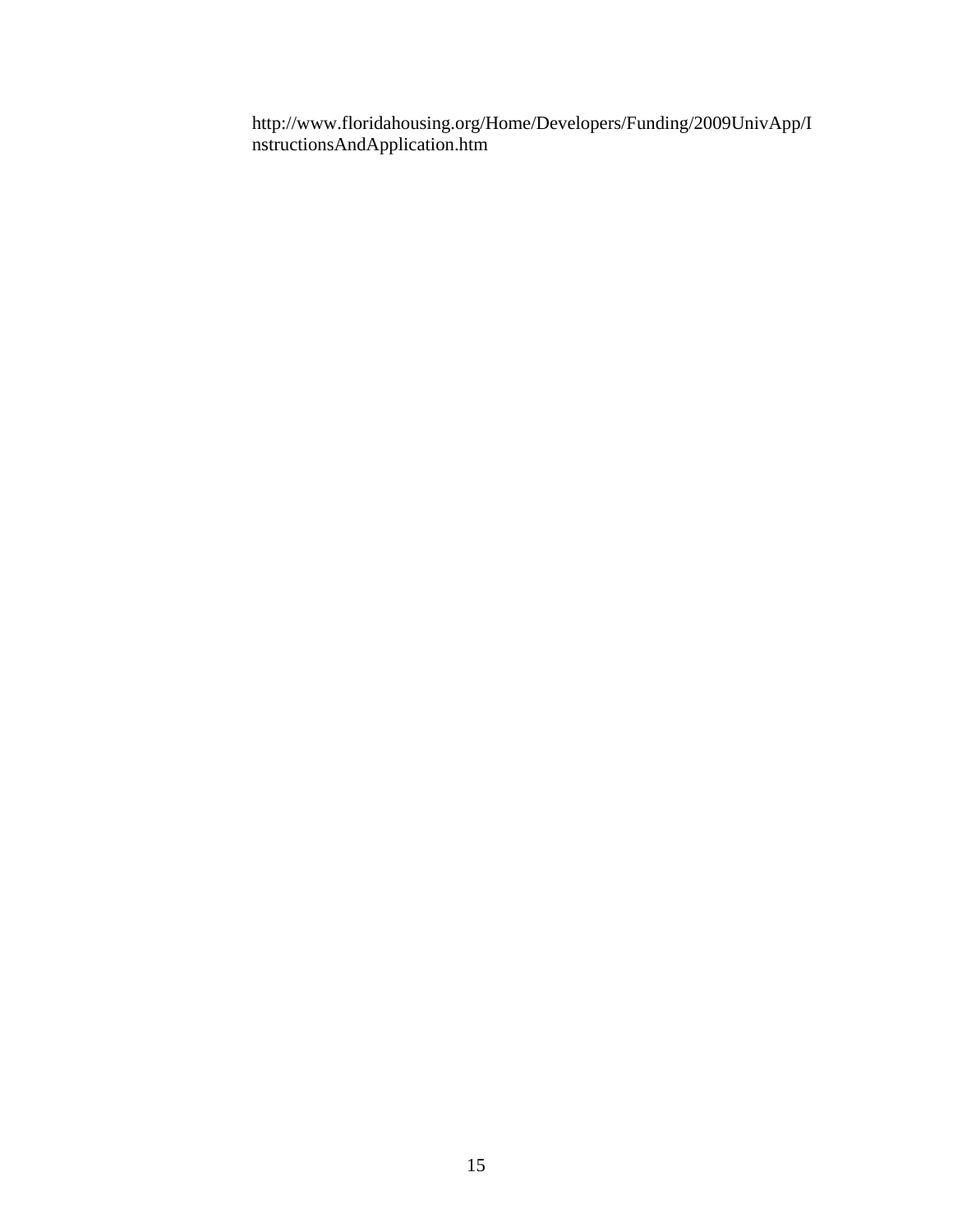- 71. Q: Will the "Anticipated Funding from the American Recovery and Reinvestment Act of 2009" listed by the Applicant on the Construction/Rehab. Analysis and the Permanent Analysis be considered "Corporation Funding" for leveraging purposes?
	- A: No.
- 72. Q: If the answer to the first question at Part III.A.8.a. of the 2009 Universal Application is "Yes", but the Credit Underwriter is unknown, how should the Applicant "identify the Credit Underwriter"?
	- A: If the Credit Underwriter is unknown, the answer of "Unknown" is acceptable.
- 73. Q: If applying as a Rehabilitation Development, do the questions at Part III.A.9.b. apply to the existing buildings or the proposed Rehabilitation work?
	- A: The information requested at Part III.A.9.b. applies to the work proposed in the Applicant's 2009 Universal Application.
- 74. Q: Is one of the requirements to qualify as a Joint Venture Non-Profit Applicant that the Applicant must answer "yes" to the question at Part II.A.2.e., "Is the Applicant applying as a Non-Profit organization?"
	- A: Yes. Joint Venture Non-Profit Applicant is defined in paragraph 67- 48.002(73), F.A.C.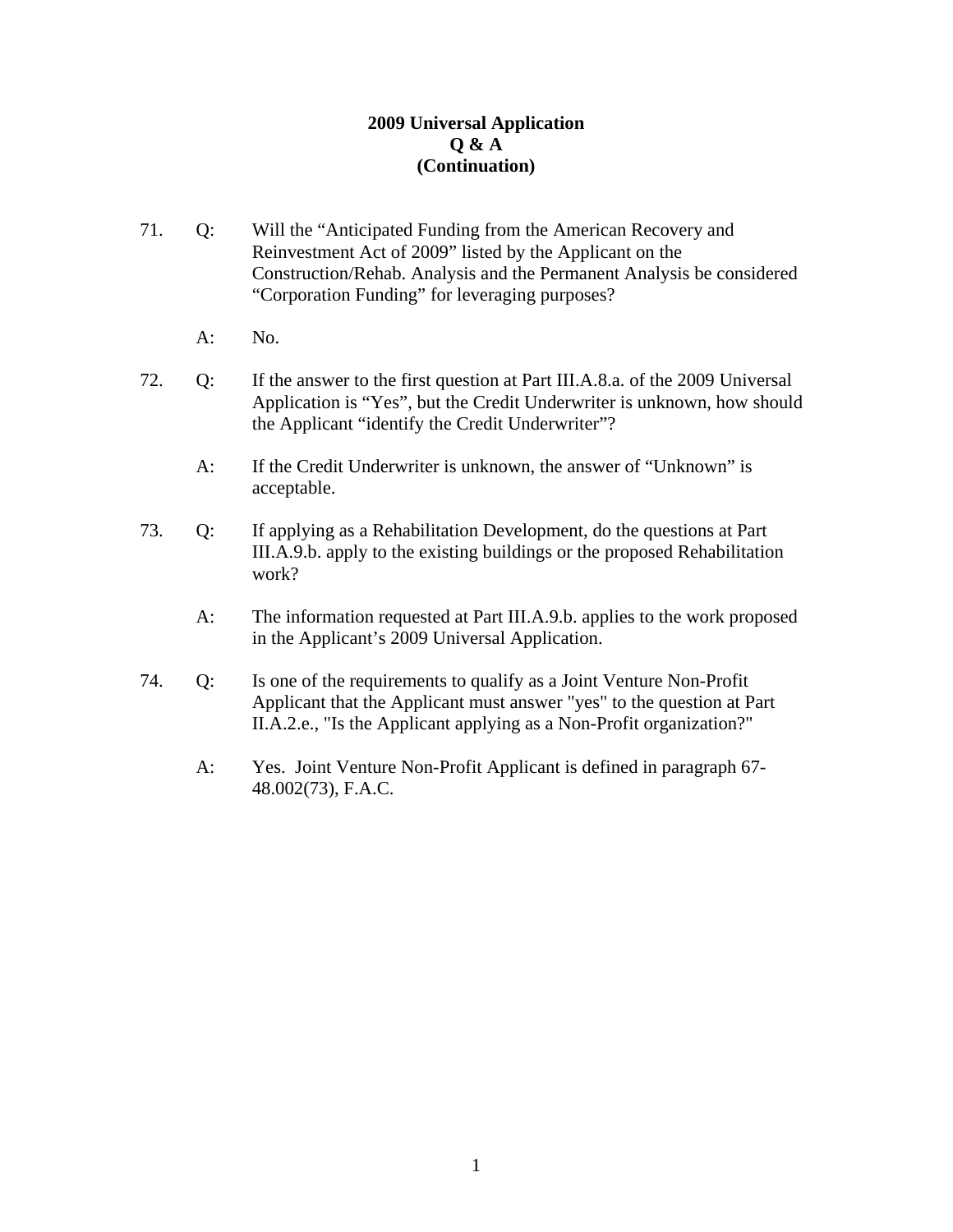- 75. Q: Are the "Early-Release" Certification and Verification forms, posted to the FHFC website since mid-March, 2009, the forms that Applicants should use for their 2009 Universal Application submissions?
	- A: Yes.
- 76. Q: Does the defined term "Related Applications" apply to Applications requesting only HOME funding?
	- A: No. The defined term "Related Applications" only pertains to Applications requesting Competitive Housing Credits or Competitive Housing Credits and HOME funding.
- 77. Q: Is there a limit on the number of HOME only Applications that may be submitted in the 2009 Universal Application cycle and will any of these HOME only Applications count toward the Housing Credit Application limitations outlined in Part I.B. of the 2009 Universal Application?
	- A: As it relates to Applications that are requesting only HOME funding, the answer to both questions is no.
- 78. Q: For the 2009 Universal Application, is there a maximum American Recovery and Reinvestment Act (ARRA) request amount and a minimum Competitive Housing Credit request amount?
	- A: No. However, if the Application is funded in the 2009 Universal Application Cycle and the Applicant intends to request Exchange funding under the Step 3 Request for Proposal (RFP), it should be aware that the Step 3 RFPs will be for gap financing and not a replacement of other sources (including the Applicant's 2009 Universal Application Cycle Housing Credit award). Florida Housing expects awards under the Step 3 RFP to have a straight leveraging test using the amount of the subsidy per unit as the guide.
- 79. Q: Should the placed-in-service date required at Part III.A.9.d. of the 2009 Universal Application be answered based on an award of 2009 Housing Credits or an award of 2010 Housing Credits?
	- A: Although the Housing Credits awarded for the 2009 Universal Application Cycle will be post-2009 Housing Credits, the placed-in-service date stated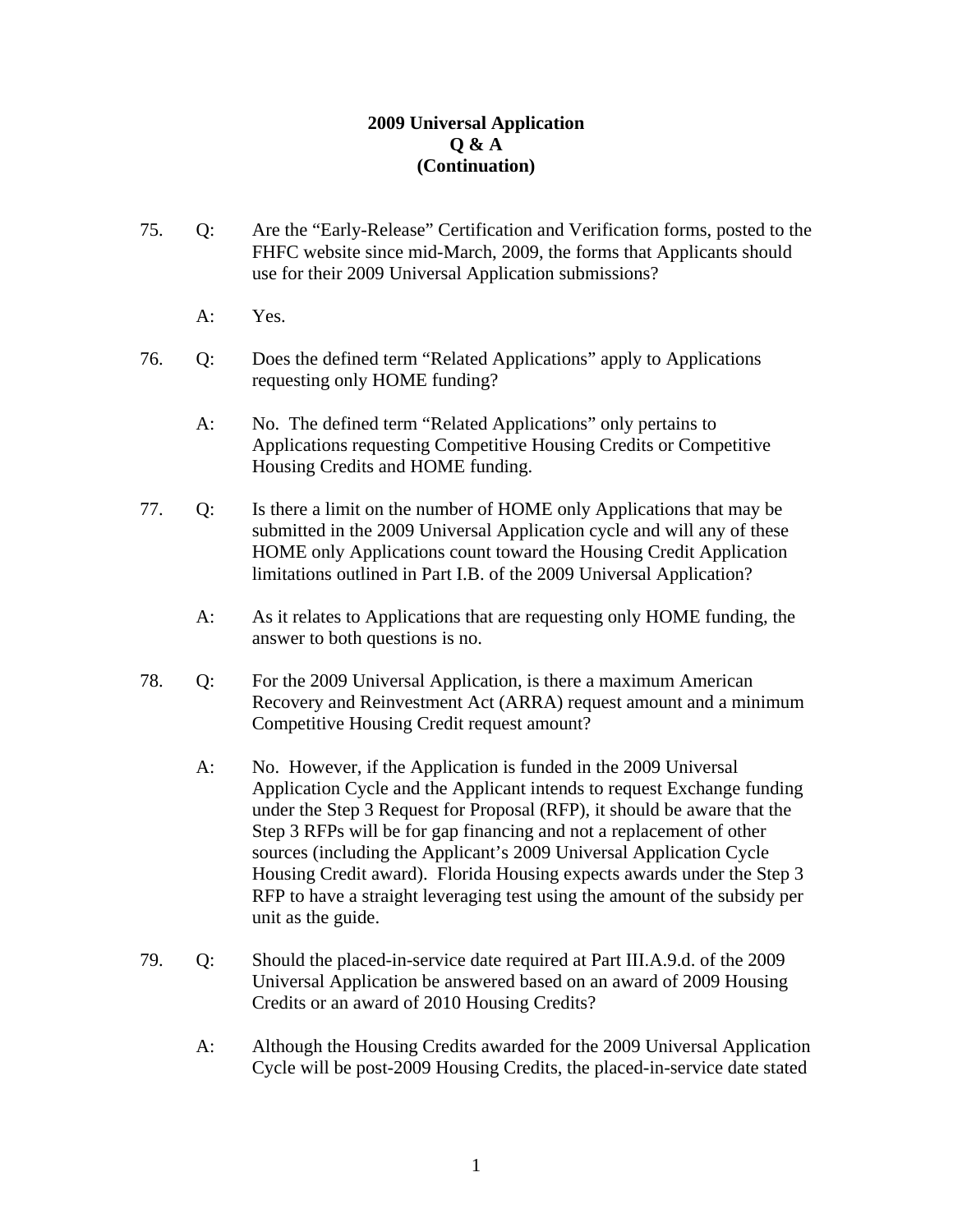in the Applicant's Application must comply with the provisions of Section 20 on page 18 of the 2009 Qualified Allocation Plan.

- 80. Q: When the Application exhibits are scanned and provided on the web site, can Florida Housing provide an easier way for the user to view a specific exhibit without having to scroll through every exhibit for the Application?
	- A: Select "Exhibit" for a specific Application and then click on the "Thumbnail" tab at the left side of the page to see a layout of all exhibits for that Application. Then simply click on the desired exhibit to view it.
- 81. Q: If a radio button is checked in error and the online Application won't allow the Applicant to "uncheck" the button, how should the Applicant notify Florida Housing that it does not wish to make the selection?
	- A: The Applicant should include an explanation in the Addenda section at the end of the Application. In the alternative, the Applicant could start over with a completely new Application.
- 82. Q: When using the online Application, how does one ensure that the figures entered in the Development Cost Pro Forma, Construction or Rehab Analysis and Permanent Analysis are totaling correctly?
	- A: When entering or changing figures in any cell in the Development Cost Pro Forma, the Construction or Rehab Analysis and the Permanent Analysis, Applicants are cautioned to tab through the remaining cells to ensure that the subtotals and totals calculate and/or recalculate. Applicants are responsible for ensuring that all figures total correctly and should not rely on the software to correctly sum the figures.
- 83. Q: What should an Applicant do if it completes the registration form for the 2009 Universal Cycle online Application and receives a message such as: "registration not accepted – duplicate registration" or "user name already exists"?
	- A: The WAMS system remembers your registration from a previous cycle. You can either log in using the user name and password you used for the previous cycle or re-register by making a slight variation in the registration information. If you wish to log in using your previous password but can't remember what it was, Florida Housing can, upon receipt of an e-mail request, send you a computer-generated e-mail showing your password.
- 84. Q: When using the online Application, if an Applicant accidentally assigns the same name to two different Applications, can one of the Applications be renamed or deleted?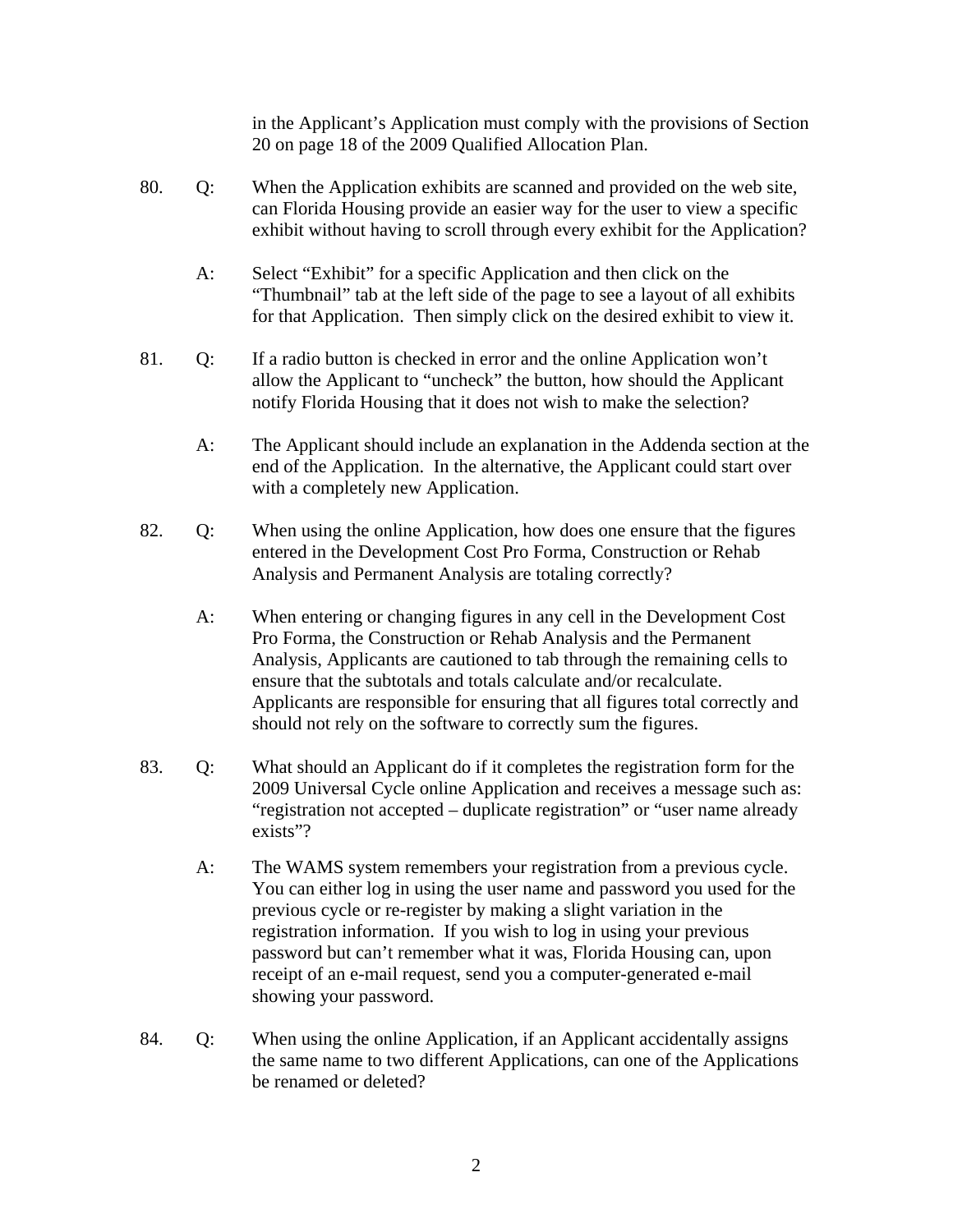A: The program for the online Application allows the user to assign the same name to multiple Applications and the program will not allow the user to delete or rename an Application once it has been saved. If the duplicate naming is realized before the online Application is saved, the Applicant can simply (i) close out the Application without saving it or (ii) save the Application and use the copy feature to create a duplicate Application and assign a new name. Applicants are cautioned to ensure that the correct online Application is submitted.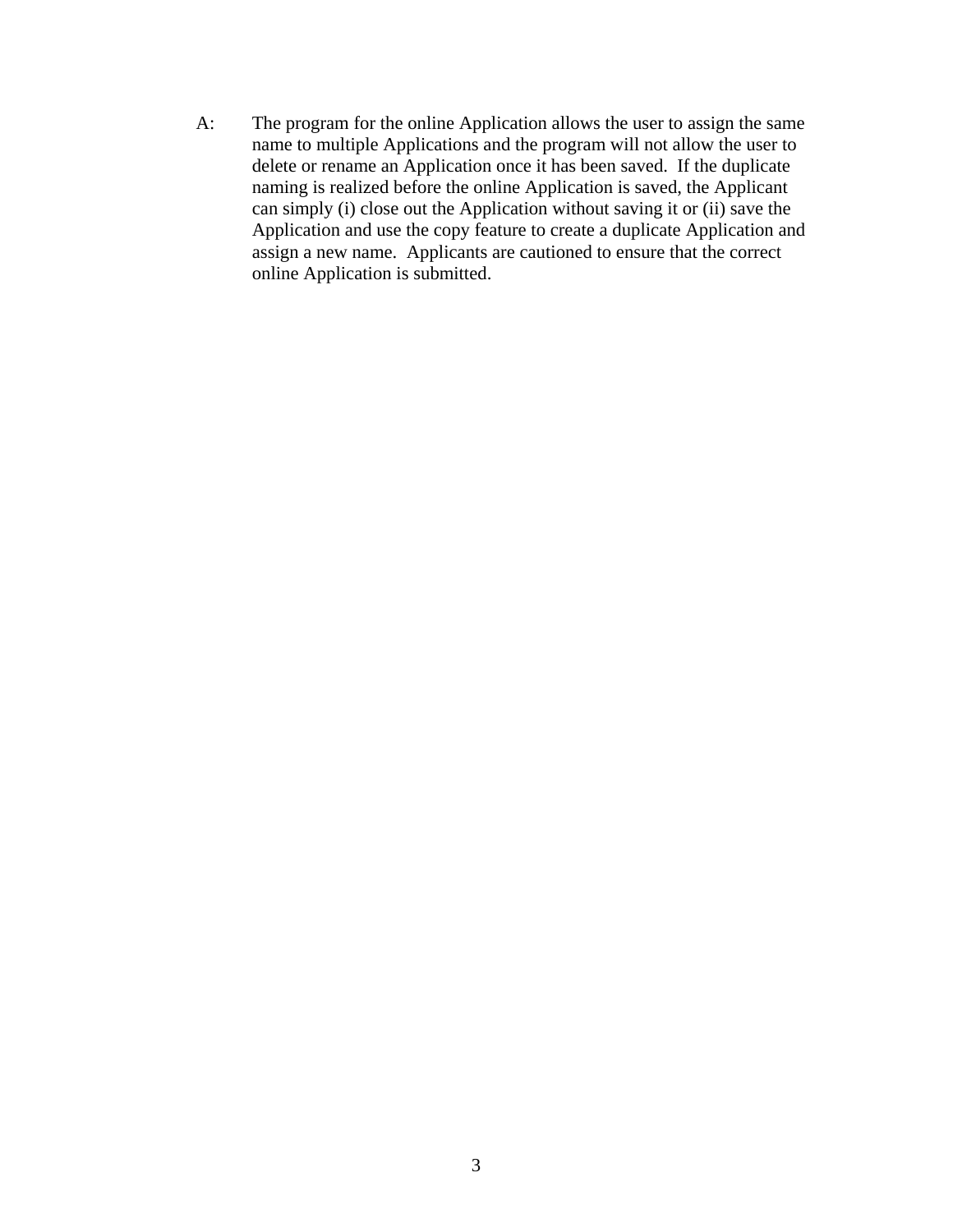- 85. Q: If the Applicant is requesting both Housing Credits and HOME funding, must all of the Housing Credit questions and all of the HOME questions be answered?
	- A: Unless stated otherwise, all Applicants must answer all non-program specific questions in the 2009 Universal Application. Applicants requesting only HOME funding must also answer all HOME-related questions. Applicants requesting only Housing Credits must also answer all Housing Credit-related questions. Applicants requesting both HOME and Housing Credits must, unless stated otherwise, also answer all HOME-related and Housing Credit-related questions.
- 86. Q: What should the Applicant include in the Application to represent "proof" that a copy of the Applicant Notification to Special Needs Household Referral Agency form was forwarded to the appropriate agency/agencies prior to the Application Deadline?
	- A: Absent evidence to the contrary, no independent proof is required. Florida Housing will rely on the Applicant's certification and the inclusion of the properly completed form itself as evidence that the Applicant forwarded a copy of the form to each of the referral agencies listed on the form.
- 87. Q: If an Applicant is awarded Housing Credits in the 2009 Universal Application Cycle, but does not ultimately receive the needed Exchange funding under a subsequent request for proposal process, can the Applicant retain the Housing Credit award?
	- A: Failure to receive Exchange funding will not cause an automatic withdrawal of the Applicant's Housing Credit award. During the credit underwriting review, the Applicant will be required to demonstrate an alternative source of financing to fill any funding gap.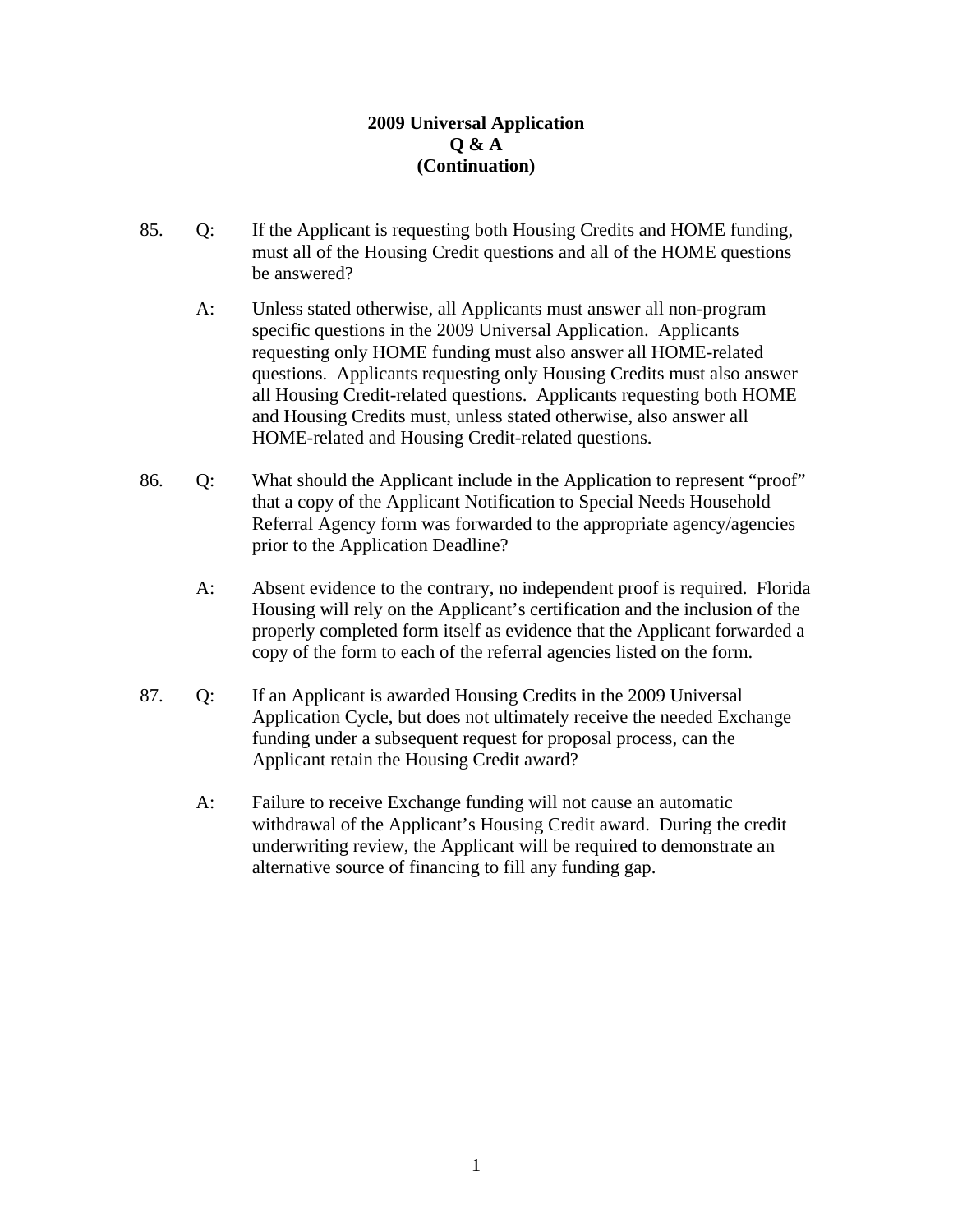- 88. Q: If a deal is rehabilitation or rehabilitation/preservation, is it still subject to the Location A provisions if its demographic type (family or elderly) would be subject to the Location A restrictions?
	- A: Yes. The only exception to the Location A requirements is if the proposed Development qualifies as a HOPE VI Development at Part III.A.2.d. of the 2009 Universal Application.
- 89. Q: Who makes the determination that a proposed Development site meets the criteria listed on the Local Government Verification of Qualification as Urban In-Fill Development form?
	- A: It is up to the Local Government to make this determination.
- 90. Q: Once the verification forms have been completed, can they be saved? Can the completed forms be scanned and e-mailed for signature or can they be faxed? Should the electronically submitted application include the verification forms?
	- A: As discussed in Q & A No. 3 of the 2009 Universal Application Q & A, if the user wishes to have the ability to save the completed Interactive PDF Verification and Certification forms, Adobe Acrobat Professional must be used (see also the instructions at http://www.floridahousing.org/Home/2009UniversalApplicationVerificati onandCertificationForms.htm). As outlined on page 2 of the 2009 Universal Application Instructions, pages and exhibits in the Application Package cannot be retyped, scanned, imaged or altered. The certification forms may be faxed to the appropriate parties for signature. The Application is the only document that can be submitted to Florida Housing electronically. All exhibit documents, certification forms and verification forms must be submitted in hard copy format.
- 91. Q: If a for-profit entity has 3 Non-Joint Venture Applications and 3 Joint Venture Applications with a Non-Profit and the Non-Profit also has its own 3 Non-Joint Venture Applications, how should the 3 Joint Venture Applications and 6 Non-Joint Venture Applications be reflected on the Declaration of Priority I Related Applications form?
	- A: The Declaration of Priority I Related Applications form for the for-profit entity's 3 Priority I Non-Joint Venture Applications should list the forprofit's 3 Priority I Non-Joint Venture Applications and its 3 Priority I